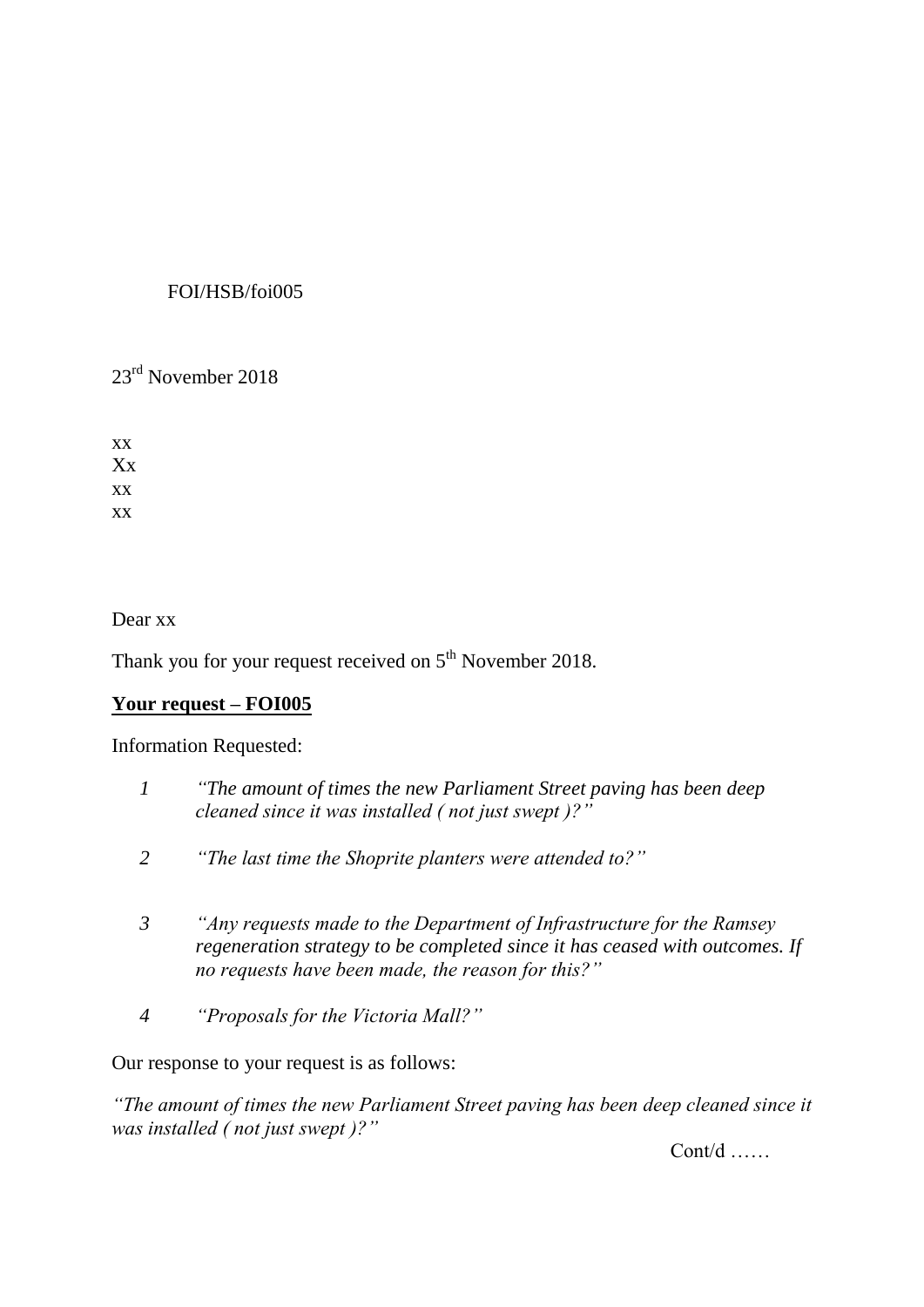### FOI005 – page 2

The Commission undertakes street sweeping within the Town Centre area on a daily basis; this area encompasses Parliament Street, the Quayside and Market Place. Outside this area certain roads are swept weekly, whilst wider residential areas are swept on a rotation basis. The cleaning regime is shown in the attached maps.

Deep cleaning of the street is not scheduled as a regular occurrence as the necessity for cleaning is generally determined by periods of dry weather. This task is, subject to the condition of the paviours, undertaken before TT period and then again in the early summer months. We have found that wet weather will result in staining to the paviours being removed, although the link lanes with the Quayside do require more regular attention and are cleansed every 4-6 weeks throughout the year. During 2018 the regeneration area from East Street, the paviours in which have been found to be prone to staining, were deep cleaned between 18th June and 6th July. This covered all of the regeneration area pavements – Parliament Street, Peel Street, Market Hill, Market Place and East Street. Also done were the Courthouse and War Memorial areas. Since the Commission became responsible for the cleaning of these areas a deep clean has been undertaken at least once per year.

## *"The last time the Shoprite planters were attended to?"*

The planters in the Station Road car park have recently been emptied. Although planted and tended, including watering, they suffered badly during the hot weather experienced in the past summer and the Head Gardener is arranging for them, and others, to be re-planted with plants that will be more suitable for this location.

## *"Any requests made to the Department of Infrastructure for the Ramsey regeneration strategy to be completed since it has ceased with outcomes. If no requests have been made, the reason for this?"*

The Commission most recently met with the Department of Infrastructure Political Member with responsibility for Highways and the Director of Highways on the 3rd October last. Amongst a number of matters discussed at this meeting the Commission specifically requested that consideration be given to undertaking improvement works to Parliament Street between Parliament Square and the junction with East Street where the previous phases of regeneration works ended.

### *"Proposals for the Victoria Mall?"*

The Mall is presently closed and the owners are undertaking extensive refurbishment works. There has been no planning application required for these works, although it is know that a Building Regulation application was submitted.

 $Cont/d$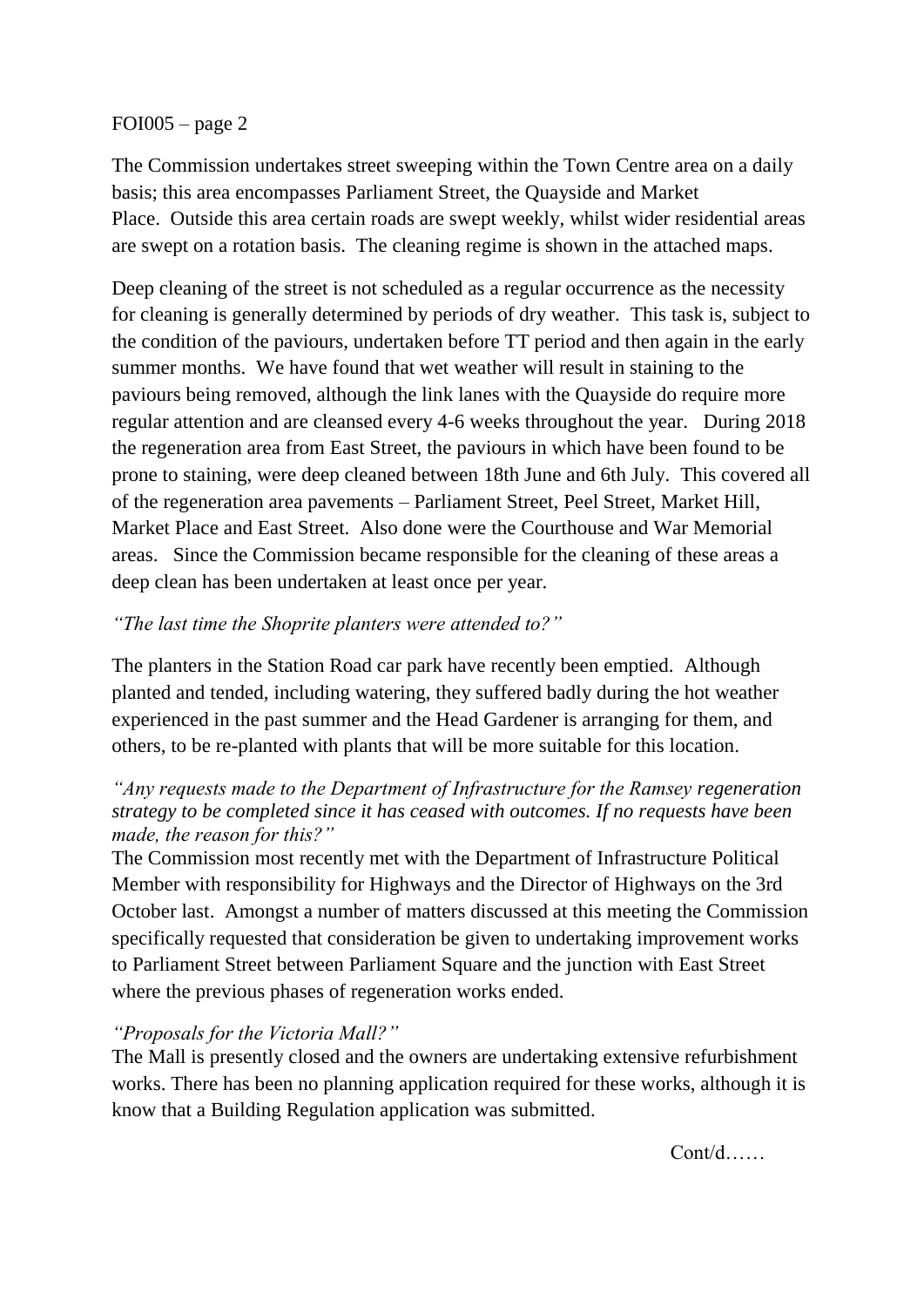$FOI005 - page 3$ 

Previous planning consents for alterations to the Mall have expired, it is understood that the owners are negotiating with parties interested in a new retail operation in the shop unit fronting Parliament Street. Externally the Commission has been pleased to see a marked improvement in the appearance and maintenance of the frontage to Parliament Street.

# **Your right to request a review**

If you are unhappy with this response to your Freedom of Information request, you may ask us to carry out an internal review of the response, by completing a complaint form and submitting it electronically or by delivery/post to the sender of this letter at the address above.

An electronic version of the relevant complaint form can be found by going to our website at [http://www.ramsey.gov.im/default.aspx/categories/162/Freedom-of-](http://www.ramsey.gov.im/default.aspx/categories/162/Freedom-of-Information/articles/28284/Make-a-Freedom-of-Information-Request/)[Information/articles/28284/Make-a-Freedom-of-Information-Request/](http://www.ramsey.gov.im/default.aspx/categories/162/Freedom-of-Information/articles/28284/Make-a-Freedom-of-Information-Request/)

If you would like a paper version of the complaint form to be sent to you by post, please contact us and we will be happy to arrange for this. Your review request should explain why you are dissatisfied with this response, and should be made as soon as practicable. We will respond as soon as the review has been concluded.

If you are not satisfied with the result of the review, you then have the right to appeal to the Information Commissioner for a decision on:-

- 1. Whether we have responded to your request for information in accordance with Part 2 of the Freedom of Information Act; or
- 2. Whether we are justified in refusing to give you the information requested.

In response to an application for review, the Information Commissioner may, at any time, attempt to resolve a matter by negotiation, conciliation, mediation or another form of alternative dispute resolution and will have regard to any outcome of this in making any subsequent decision.

More detailed information on your rights to review is on the Information Commissioner's website at: [https://www.inforights.im/.](https://www.inforights.im/)

Further information about Freedom of Information requests can be found at: [www.gov.im/foi](http://www.gov.im/foi)